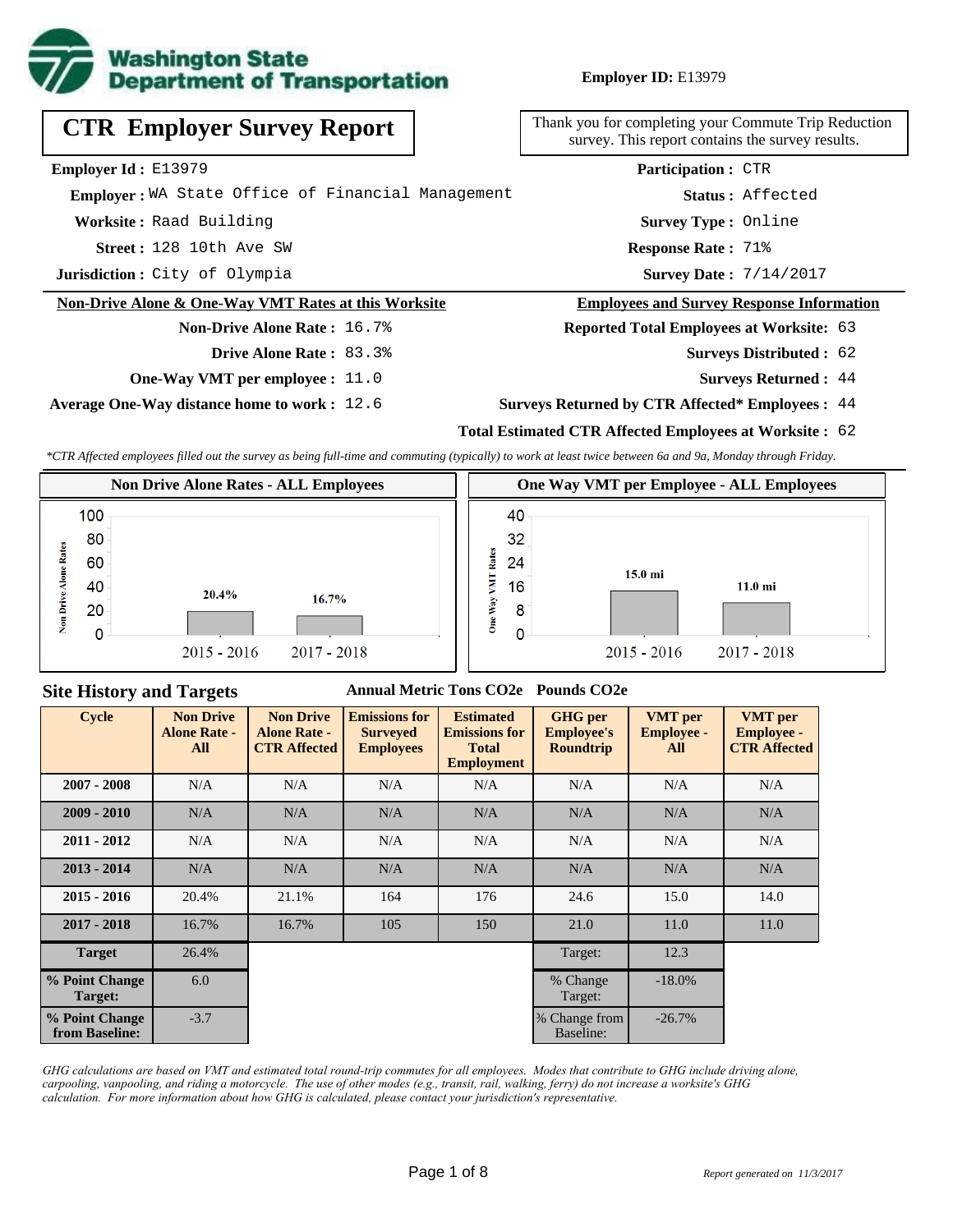# **Washington State<br>Department of Transportation**

## **Commute Trips By Mode - All Employees**

**Q.4: Last week, what type of transportation did you use each day to commute TO your usual work location? (Mode used for the longest distance.)**



*\* Motorcycle-1 is now included in Drive Alone and Motorcycle-2 is included in Carpool. Information about these trips is still available by request.*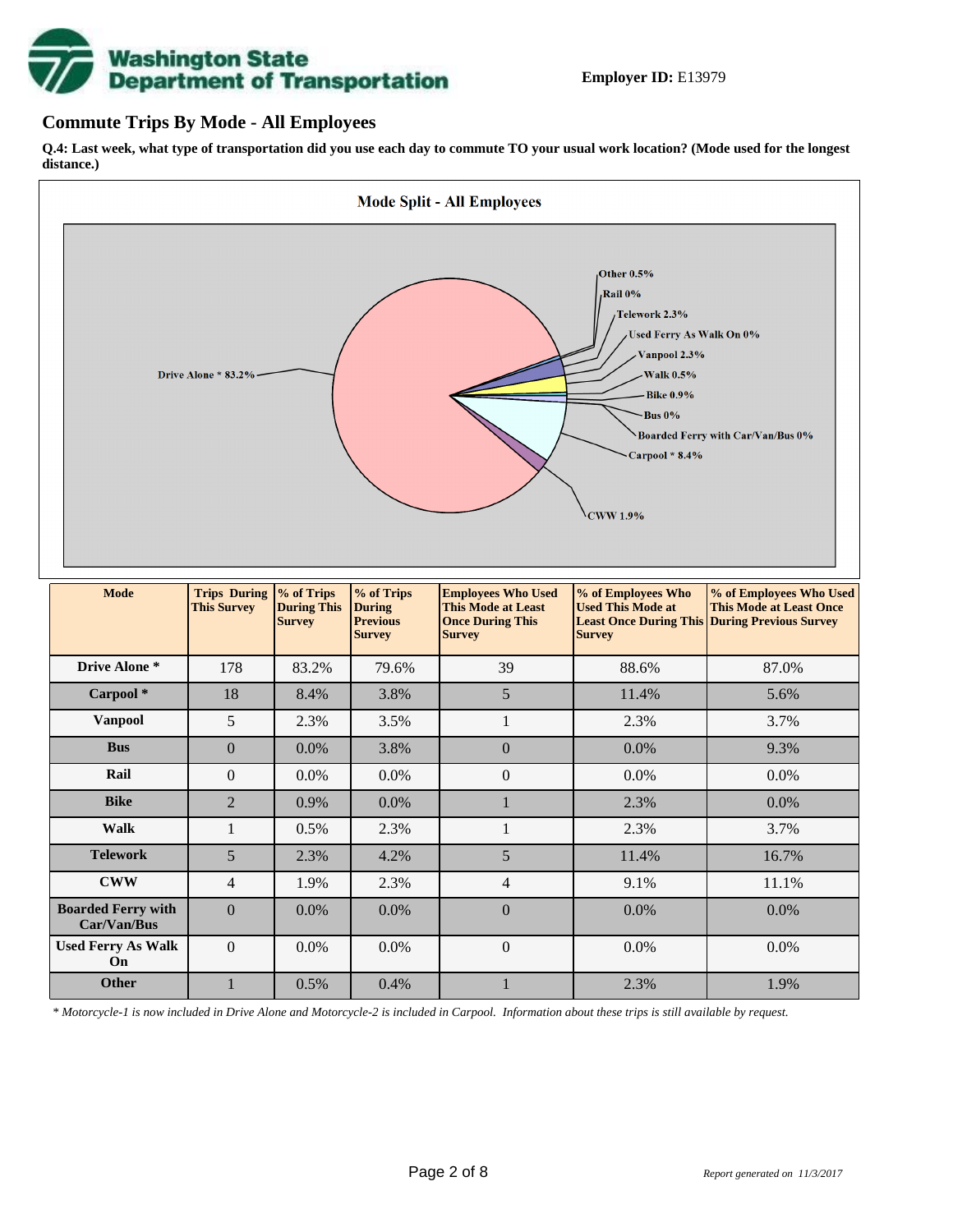

## **Commute Trips By Mode - Affected Employees**

**Q.4: Last week, what type of transportation did you use each day to commute TO your usual work location? (Mode used for the longest distance.)**



*\* Motorcycle-1 is now included in Drive Alone and Motorcycle-2 is included in Carpool. Information about these trips is still available by request.*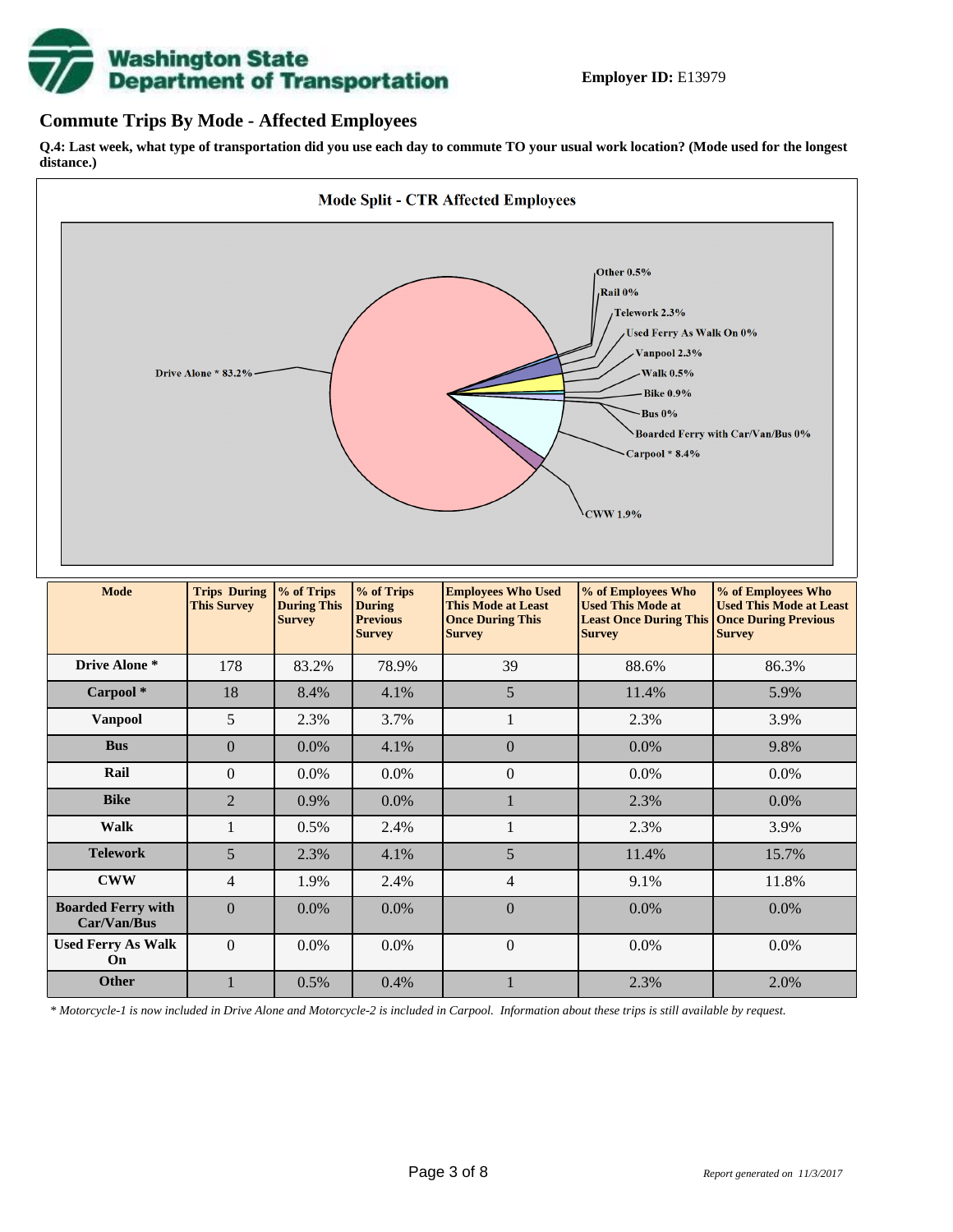

# **Alternative Modes - Number of Employees Who Used a Non-Drive Alone Mode:**

| <b>Non-Drive Alone</b><br><b>Number Of Days</b> | <b>Exactly this # of</b><br><b>Employees</b> | <b>Exactly this % of</b><br><b>Employees</b> | At least # of<br><b>Employees</b> | At least % of<br>employees |
|-------------------------------------------------|----------------------------------------------|----------------------------------------------|-----------------------------------|----------------------------|
| 0 Day                                           | 30                                           | 68%                                          | 44                                | 100%                       |
| 1 Days                                          | 7                                            | 16%                                          | 14                                | 32%                        |
| $\overline{c}$<br>2 Days                        |                                              | 5%                                           | 7                                 | 16%                        |
| 3 Days                                          | $\overline{0}$                               | 0%                                           | 5                                 | 11%                        |
| 4 Days                                          | $\Omega$                                     | 0%                                           | 5                                 | 11%                        |
| 5 Days                                          |                                              | 11%                                          | 5                                 | 11%                        |
| <b>6 or More Days</b>                           | $\theta$                                     | 0%                                           | $\Omega$                          | 0%                         |

## **Count by Occupancy of Carpools and Vanpools**

**Q.4 If you used a carpool or vanpool as part of your commute, how many people (age 16 or older) are usually in the vehicle?**

| <b>Ridesharing Occupancy</b> | <b>Mode</b> | <b>Response Count</b> |
|------------------------------|-------------|-----------------------|
| $2*$                         | Carpool     | 18                    |
| 3                            | Carpool     | $\overline{0}$        |
| 4                            | Carpool     | $\boldsymbol{0}$      |
| 5                            | Carpool     | $\overline{0}$        |
| >5                           | Carpool     | $\overline{0}$        |
| < 5                          | Vanpool     | $\boldsymbol{0}$      |
| 5                            | Vanpool     | $\boldsymbol{0}$      |
| 6                            | Vanpool     | $\boldsymbol{0}$      |
| 7                            | Vanpool     | $\overline{0}$        |
| 8                            | Vanpool     | $\boldsymbol{0}$      |
| 9                            | Vanpool     | 5                     |
| 10                           | Vanpool     | $\overline{0}$        |
| 11                           | Vanpool     | $\boldsymbol{0}$      |
| 12                           | Vanpool     | $\boldsymbol{0}$      |
| 13                           | Vanpool     | $\boldsymbol{0}$      |
| 14                           | Vanpool     | $\overline{0}$        |
| >14                          | Vanpool     | $\boldsymbol{0}$      |

\* Motorcycle-2 counted with Carpool-2 for this table.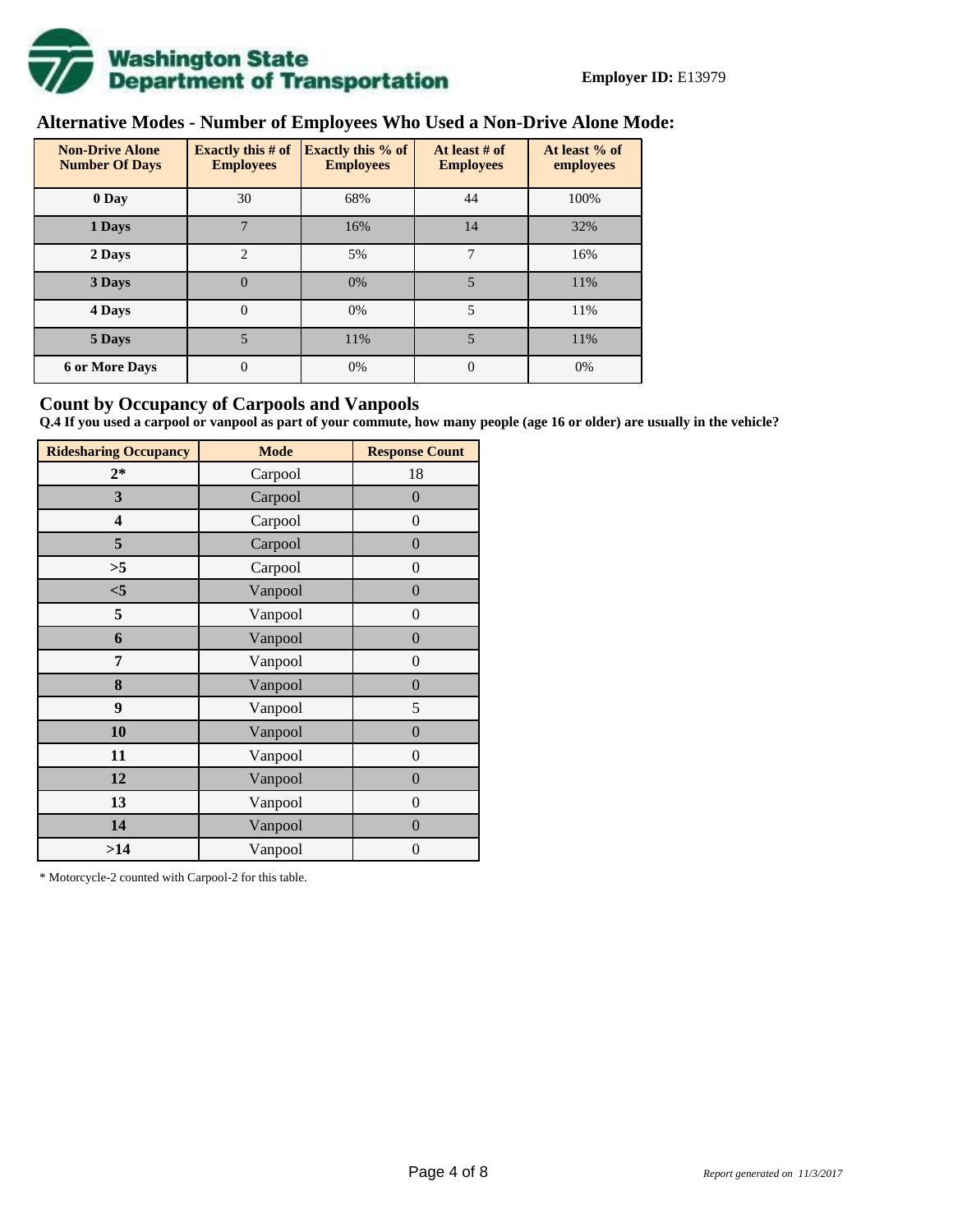

## **Reported Work Schedule - All Employees**

**Q.8 Which of the following best describes your work schedule?**

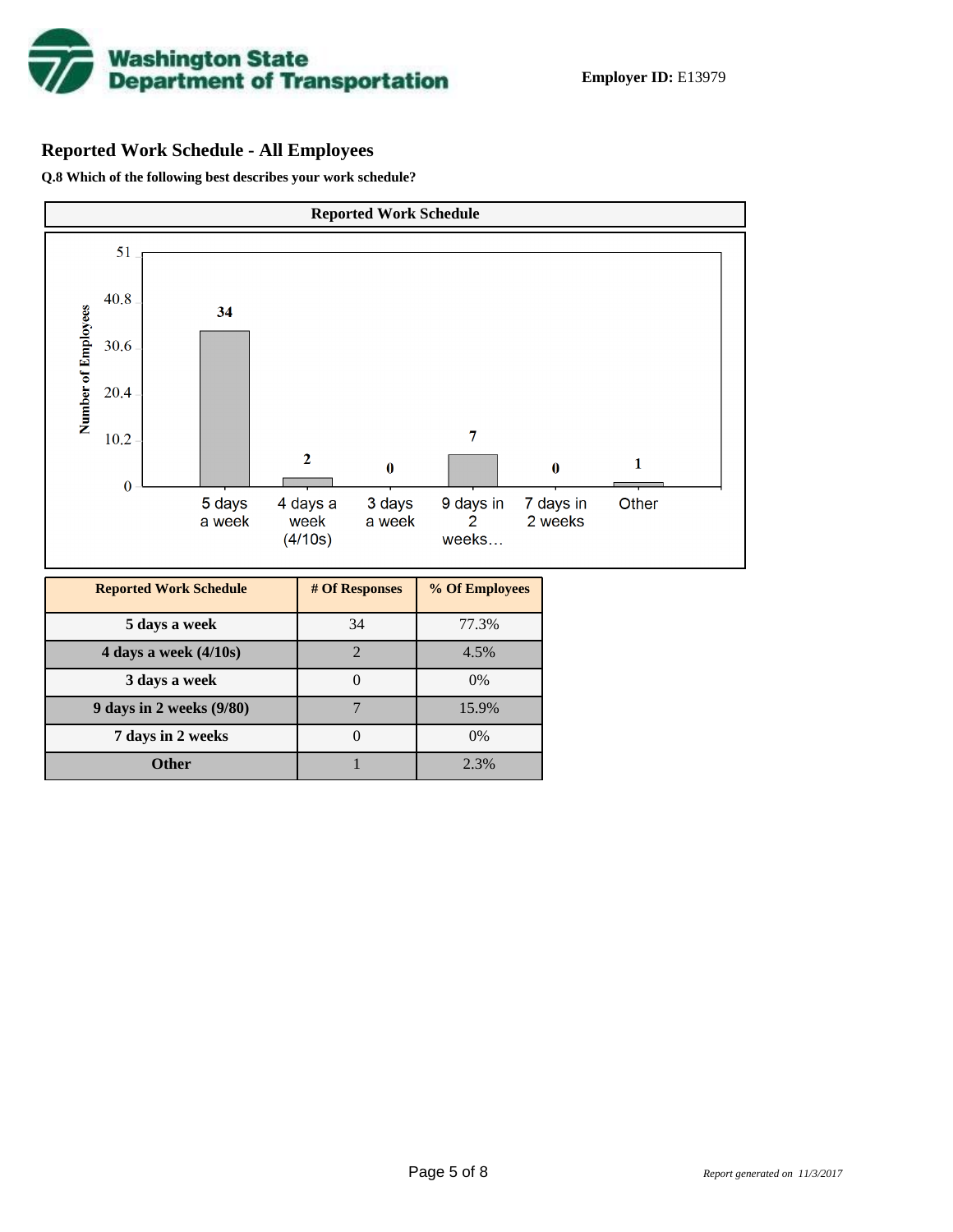

## **Parking and Telework**

**Q.9: On the most recent day that you drove alone to work, did you pay to park? (Mark "yes" if you paid that day, if you prepaid, if you are billed later, or if the cost of parking is deducted from your paycheck.)**



**Q.10: How many days do you typically telework?**

| <b>Telework Frequency</b>           | # of Responses | % of Responses |
|-------------------------------------|----------------|----------------|
| No Answer/Blank                     |                | $0.0\%$        |
| I don't telework                    | 14             | 31.8%          |
| Occasionally, on an as-needed basis | 21             | 47.7%          |
| 1-2 days/month                      | 4              | 9.1%           |
| 1 day/week                          |                | 9.1%           |
| 2 days/week                         |                | 2.3%           |
| 3 days/week                         |                | $0.0\%$        |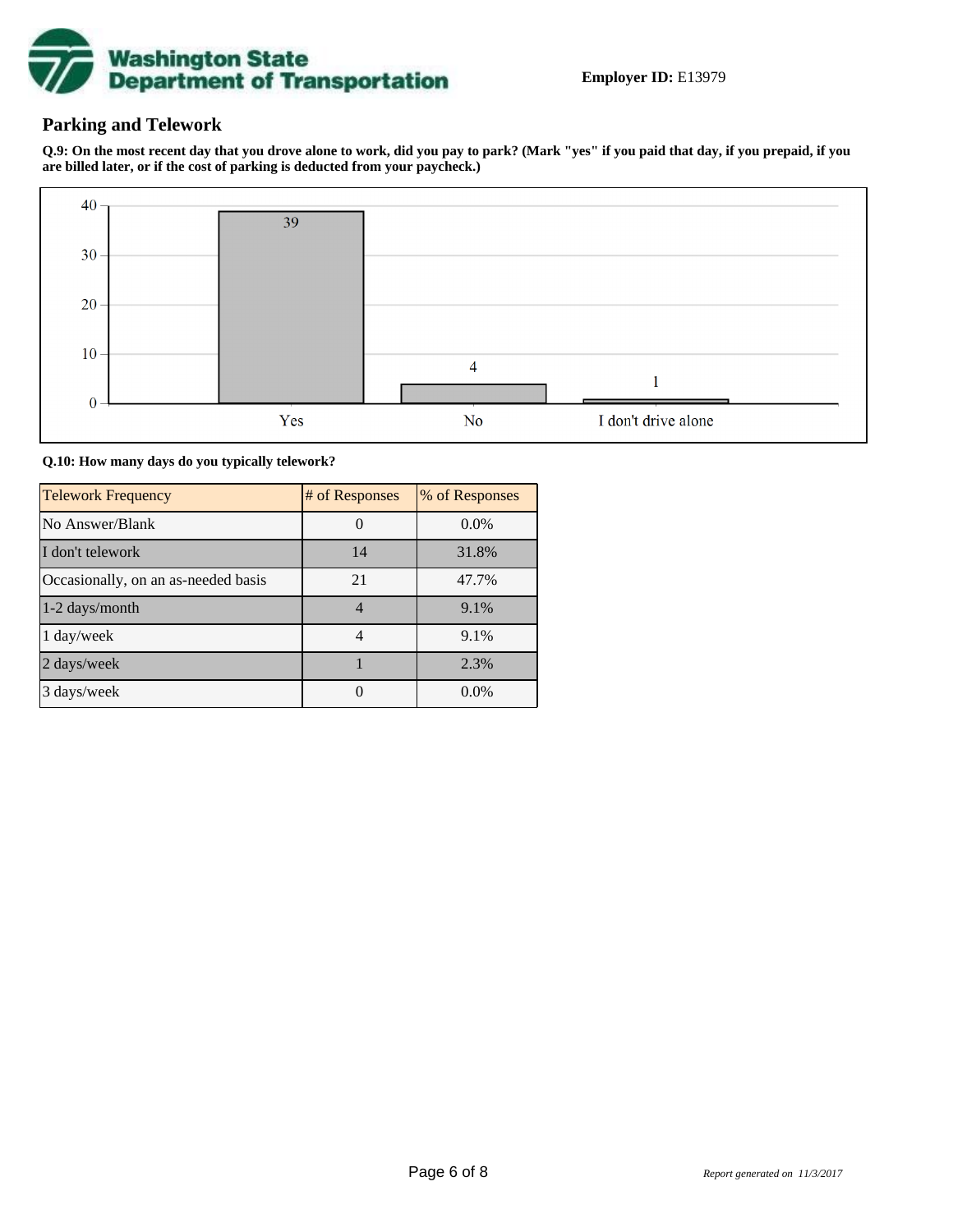

## **Reasons for driving alone to work/not driving alone to work**

**Q11. When you do not drive alone to work, what are the three most important reasons?**

| <b>Question Text</b>                                           | # of Responses | % of Responses |
|----------------------------------------------------------------|----------------|----------------|
| I have the option of teleworking                               | 18             | 21.4%          |
| Financial incentives for carpooling, bicycling or walking.     | 13             | 15.5%          |
| Cost of parking or lack of parking                             | 9              | 10.7%          |
| Environmental and community benefits                           | 9              | 10.7%          |
| Personal health or well-being                                  | 8              | 9.5%           |
| To save money                                                  | $\overline{7}$ | 8.3%           |
| Free or subsidized bus, train, vanpool pass or fare benefit    | 6              | 7.1%           |
| Other                                                          | 6              | 7.1%           |
| Driving myself is not an option                                | 3              | 3.6%           |
| Emergency ride home is provided                                | 3              | 3.6%           |
| To save time using the HOV lane                                | $\mathfrak{D}$ | 2.4%           |
| I receive a financial incentive for giving up my parking space | $\Omega$       | 0.0%           |
| Preferred/reserved carpool/vanpool parking is provided         | $\Omega$       | $0.0\%$        |

#### **Q12. When you drive alone to work, what are the three most important reasons?**

| <b>Question Text</b>                                      | # of Responses | % of Responses |
|-----------------------------------------------------------|----------------|----------------|
| I like the convenience of having my car                   | 30             | 25.6%          |
| Riding the bus or train is inconvenient or takes too long | 28             | 23.9%          |
| Family care or similar obligations                        | 22             | 18.8%          |
| Other                                                     | 12             | 10.3%          |
| My job requires me to use my car for work                 | 8              | 6.8%           |
| Bicycling or walking isn't safe                           | 8              | 6.8%           |
| My commute distance is too short                          | 7              | $6.0\%$        |
| I need more information on alternative modes              | $\mathfrak{D}$ | 1.7%           |
| There isn't any secure or covered bicycle parking         | 0              | $0.0\%$        |